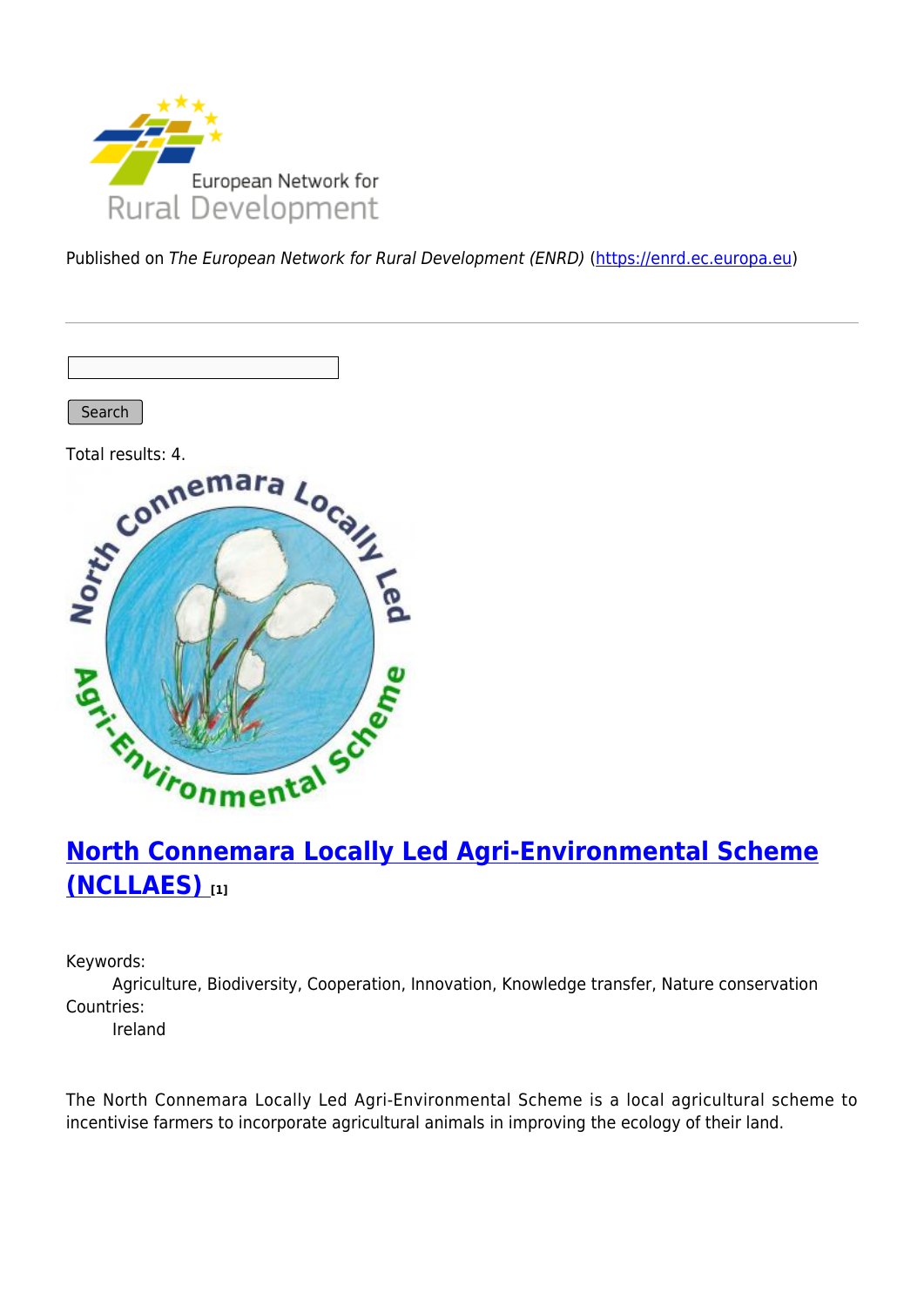

### **[OSMO – Sharing know-how and tools for a resource-efficient](https://enrd.ec.europa.eu/projects-practice/osmo-sharing-know-how-and-tools-resource-efficient-agricultural-soil-management_en) [agricultural soil management](https://enrd.ec.europa.eu/projects-practice/osmo-sharing-know-how-and-tools-resource-efficient-agricultural-soil-management_en) [2]**

Keywords:

Advisory services, Agriculture, Climate change adaptation, Cooperation, Environmental sustainability, Knowledge transfer, Rural Inspiration Awards: nominees, Soil management Countries:

Finland

Collaborative learning and tools for assessing soil health contribute to farmers' understanding of problems and alternative management strategies.



### **[Improved hygienic and veterinary standards of slaughtering](https://enrd.ec.europa.eu/projects-practice/improved-hygienic-and-veterinary-standards-slaughtering_en) [3]**

Keywords:

Added value, Animal welfare, Competitiveness, Cooperation, Entrepreneurship, Product quality Countries:

Czech Republic

Investing in facilities that respect animal welfare enabled a meat processing company to improve its profitability while responding to society's ethical concerns.